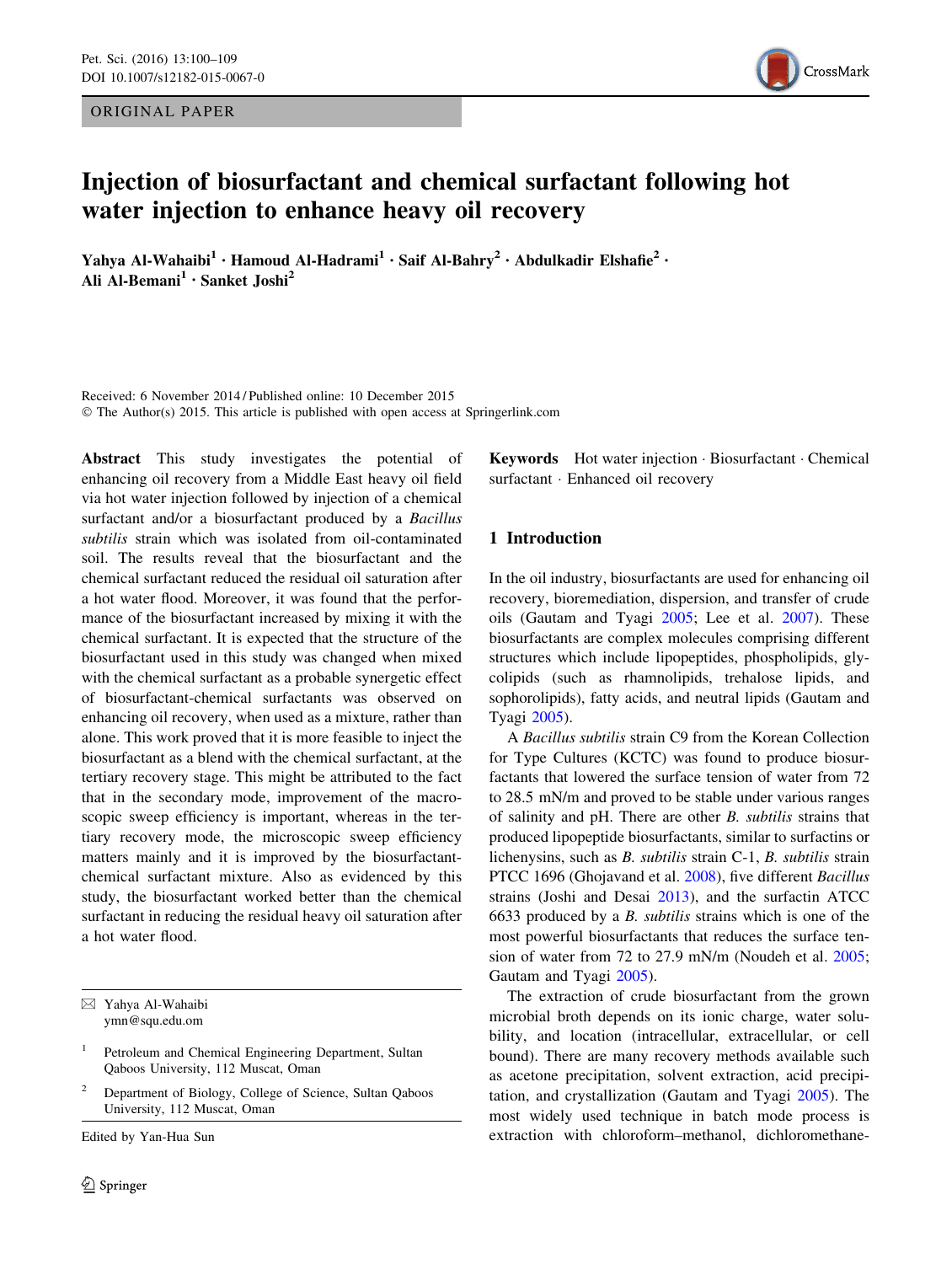methanol, butanol, or acetic acid, which are relatively expensive solvent-based methods. In contrast, the acid precipitation method is comparatively inexpensive and reported for extraction of lipopeptide biosurfactant like surfactin, where lipopeptide biosurfactants that are not soluble under highly acidic conditions (pH 2.0–4.0) are precipitated (Makkar and Cameotra, [1997](#page-8-0)).

There are various experiments at laboratory scale using sand-pack columns or corefloods and field trials that have proved the effectiveness of using biosurfactants for microbial enhanced oil recovery (MEOR). Lichenysin produced by Bacillus licheniformis strain JF-2 showed residual oil recovery from cores up to 40 %. Similarly, four different strains of Pseudomonas showed over 50 % recovery of crude oil at  $70^{\circ}$ C in saturated sand-pack experiments. Although chemically synthesized surfactants have long been used in the petroleum industry, they are commonly environmentally toxic and not biodegradable. Biosurfactants have the benefit of being biodegradable and relatively inexpensive. However, there are some limitations which reduce the attractiveness of using biosurfactants widely in petroleum field applications. These limitations include the quantity and quality of the biosurfactants compared to chemical surfactants in addition to scale up complications in producing large amounts of biosurfactants for field applications as biosurfactants are generally produced in small amounts even at an industrial level. However, the discovery of new biosurfactants and development of new fermentation and recovery processes may allow more biosurfactants to be used for MEOR (Torres et al. [2011;](#page-9-0) Joshi and Desai [2013](#page-8-0)). This paper reports the ability of the biosurfactant produced by B. subtilis strain W19 to enhance oil recovery by interaction in porous media using original rock and fluid samples from an Omani oil field in coreflood experiments. In addition, the possibility of enhancing the performance of the biosurfactant for oil recovery by mixing it with commercially available chemical surfactants that are used in the Omani oil fields is investigated. Different mixture solutions are prepared at ratios of 25:70, 50:50, and 75:25 of the biosurfactant to the chemical surfactant, respectively. The mixing is done to better prove the applicability of biosurfactant for enhancing oil recovery by increasing its performance by adding chemical surfactants.

Surfactant loss due to adsorption is a major limitation during a surfactant flood for enhancing oil recovery since it causes surfactant retention which affects the economical feasibility of this process. Excessive surfactant retention results in adverse phase behavior properties, which cause the mobilized oil to be trapped again (Daoshan et al. [2004](#page-8-0)). This study includes adsorption analysis to quantify the amount of biosurfactant adsorbed in milligrams per gram of solid or crushed rocks. This was done to assess the applicability of using this biosurfactant for enhancing oil recovery and comparing its adsorption tendency to that of the commercially available chemical surfactants.

Al-Sulaimani et al. [\(2010](#page-8-0), [2011a,](#page-8-0) [b,](#page-8-0) [2012\)](#page-8-0) and Al-Bahry et al. [\(2013a,](#page-8-0) [b](#page-8-0)) reported that the biosurfactant had potential for enhancing oil recovery since it yielded a total production of 23 % of residual oil. In this study, possibility of enhancing the oil recovery from a Middle East heavy oil field by biosurfactant following hot water injection was investigated. Additionally, the biosurfactant performance was compared with the performance of a commercially available chemical surfactant. Previous studies reported that biosurfactants could potentially be used in conjunction with synthetic surfactants to provide more cost-effective enhanced oil recovery and subsurface remediation (Daoshan et al. [2004\)](#page-8-0). The economic efficiency of biosurfactants depends on the use of low cost raw materials, such as molasses or cheese whey, which account for 10 %– 30 % of the overall cost (Joshi et al. [2008](#page-8-0)). Portwood [\(1995](#page-8-0)) reviewed hundreds of projects and concluded that the cost of MEOR process, including biosurfactants, ranges from \$ 0.25 to \$ 0.50 per barrel of oil produced and does not go up as oil production increases. A more recent study reported that the price of biosurfactants ranges between US\$ 2 and 3 per kg (Hazra et al. [2011](#page-8-0)). It was reported that the reduction in interfacial tension (IFT) by the surfactants has to be ultra low, where the IFT values should be in the range of  $10<sup>3</sup>$  mN/m, to enhance oil recovery by increasing the capillary number (Aoudia et al. [2006](#page-8-0); Curbelo et al. [2007](#page-8-0); Zhu et al. [2009](#page-9-0); Iglauer et al. [2010](#page-8-0); Lu et al. [2014a,](#page-8-0) [c,](#page-8-0) [d](#page-8-0)). Although the minimum IFT value obtained by the biosurfactant in this study is not ultra low, other recovery mechanisms are expected to take place.

Recently, wettability alteration has been proposed as one of the mechanisms of MEOR where several studies reported the relation between IFT reduction and alteration of wetting conditions following microbial treatment (Sayyouh et al. [1995;](#page-8-0) Zekri et al. [2003](#page-9-0); Kowalewski et al. [2006](#page-8-0); Zargari et al. [2010](#page-9-0)). Al-Sulaimani et al. ([2012\)](#page-8-0) concluded that the ability of the biosurfactant used in this study to alter the wettability of rocks and surfaces is one of the mechanisms for enhancing oil recovery.

#### 2 Materials and methods

#### 2.1 Biosurfactant production and extraction

The procedure for bacterial growth and biosurfactant production is described in previous studies (Al-Sulaimani et al. [2010](#page-8-0), [2011a](#page-8-0), [b\)](#page-8-0). Briefly, the Bacillus subtilis strain W19 was grown in a minimal media (Table [1](#page-2-0)) containing 2 % (w/v) glucose and incubated for 16 h at 40  $^{\circ}$ C and at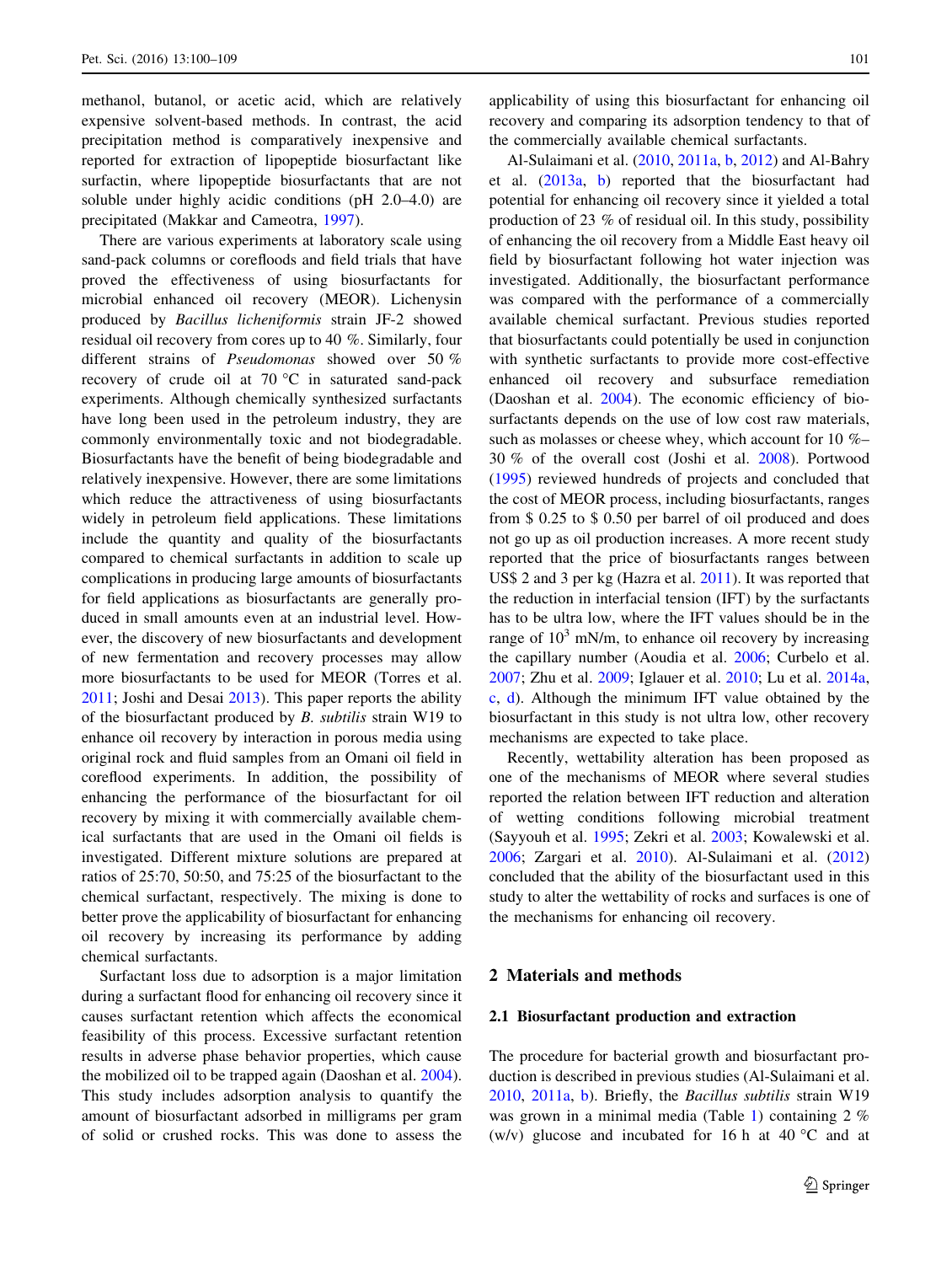<span id="page-2-0"></span>Table 1 Composition of the production minimal medium

| Composition                          | Concentration, g/L |
|--------------------------------------|--------------------|
| Glucose                              | 20.0               |
| NH <sub>4</sub> NO <sub>3</sub>      | 4.002              |
| $KH_2PO_4$                           | 4.083              |
| Na <sub>2</sub> HPO <sub>4</sub>     | 7.119              |
| MgSO <sub>4</sub>                    | 0.197              |
| CaCl <sub>2</sub>                    | 0.00077            |
| FeSO <sub>4</sub> ·7H <sub>2</sub> O | 0.0011             |
| $MnSO_4.4H_2O$                       | 0.00067            |
| $Na2-EDTA$                           | 0.00148            |

160 rpm. The bacterial cells were separated from the broth by centrifuging at 10,000 rpm for 20 min at 20  $\degree$ C in a high speed centrifuge (Beckman, USA, JLA 16.250 rotor).

For biosurfactant extraction, the cell-free broth was concentrated by a precipitation method (Youssef et al. [2007a](#page-9-0), [b](#page-9-0)). The precipitated biosurfactant was collected by centrifuging at 10,000 rpm, and finally, biosurfactant powder was obtained by spray drying following a standardized protocol at  $160-100$  °C using a Mini spray dryer (Buchi, Switzerland), as previously reported by Al-Sulaimani et al. ([2010](#page-8-0); [2011a](#page-8-0)) .

#### 2.2 Rock and fluid samples

Core plugs from a Middle East heavy oil field were used in coreflood experiments (Table 2). They are heterogeneous and consolidated (i.e., they do not produce fines). On average, the core plugs are 5.17 cm long with a diameter of 3.75 cm. In order to understand better their mineralogy, XRD analyses were conducted on core plugs No. 4 and 7 and their mineral compositions are listed in Table [3](#page-3-0). The salinity of formation water was between 7 % and 9 % and its chemical composition is shown in Table [4](#page-3-0). Formation

Table 2 Properties of core plugs used in this study

water was filter sterilized, prior to use, by a Millipore Filtration Unit with a membrane pore size of  $0.45 \mu m$ . Original crude oil from the Middle East heavy oil field was used to saturate core samples. The characteristics of the crude oil are given in Table [5](#page-3-0). The chemical surfactant used in this work is ethoxylated sulfonate, S-8B, kindly provided by a local oil company (active concentration of  $\sim$  23.9 %).

#### 2.3 Coreflood experiments

Eleven core plugs obtained from the Middle East heavy oil field were used in coreflood experiments. Formation brine and crude oil used in all experiments were obtained from the same field (characteristics of crude oil are shown in Table [5](#page-3-0)). Initially, the core was cleaned using the Soxhlet extraction method where chloroform and methanol were solvents used as an azeotropic mixture in the proportion of 75:25. These solvents are constantly evaporated and condensed. The condensed solvent passed through the core sample removing all the oil and any other soluble material from the core before returning back for another cycle. This process was repeated until a clear color solvent was observed.

After cleaning, the core was dried at  $65^{\circ}$ C for 24 h before use. The core was evacuated and then saturated with filtered formation brine for 24 h in a vacuum desiccator and the pore volume (PV) was determined using the dry and wet weights of the core. The core was then flooded with oil at  $6 \text{ cm}^3$ /h until no more water was produced to establish residual water saturation. The oil initially in place (OIIP) was determined which was indicated by the volume of water displaced. After that, the core was subjected to hot waterflood at 6 cm<sup>3</sup>/h until no further oil was produced. The residual oil saturation to hot water was then calculated by measuring the amount of oil produced from the hot waterflood. Then, the chemical surfactant or the cell-free

| Core No.       | Length, cm | Diameter, cm | Porosity, % | Pore volume, $cm3$ | Liquid permeability, mD | Initial wettability |
|----------------|------------|--------------|-------------|--------------------|-------------------------|---------------------|
|                | 4.85       | 3.75         | 23.0        | 12.30              | 144                     | Oil wet             |
| 2              | 5.25       | 3.75         | 22.8        | 13.20              | 162                     | Oil wet             |
| 3              | 4.85       | 3.60         | 30.1        | 14.84              | 173                     | Oil wet             |
| $\overline{4}$ | 4.85       | 3.60         | 26.8        | 13.24              | 149                     | Oil wet             |
| 5              | 5.47       | 3.80         | 23.0        | 14.27              | 177                     | Oil wet             |
| 6              | 5.19       | 3.82         | 22.9        | 13.64              | 152                     | Oil wet             |
| 7              | 5.35       | 3.78         | 23.0        | 13.81              | 159                     | Oil wet             |
| 8              | 5.40       | 3.65         | 23.0        | 13.00              | 151                     | Oil wet             |
| 9              | 4.40       | 3.90         | 23.0        | 12.10              | 163                     | Oil wet             |
| 10             | 5.10       | 3.70         | 23.0        | 12.60              | 158                     | Oil wet             |
| 11             | 5.20       | 3.90         | 23.0        | 14.30              | 149                     | Oil wet             |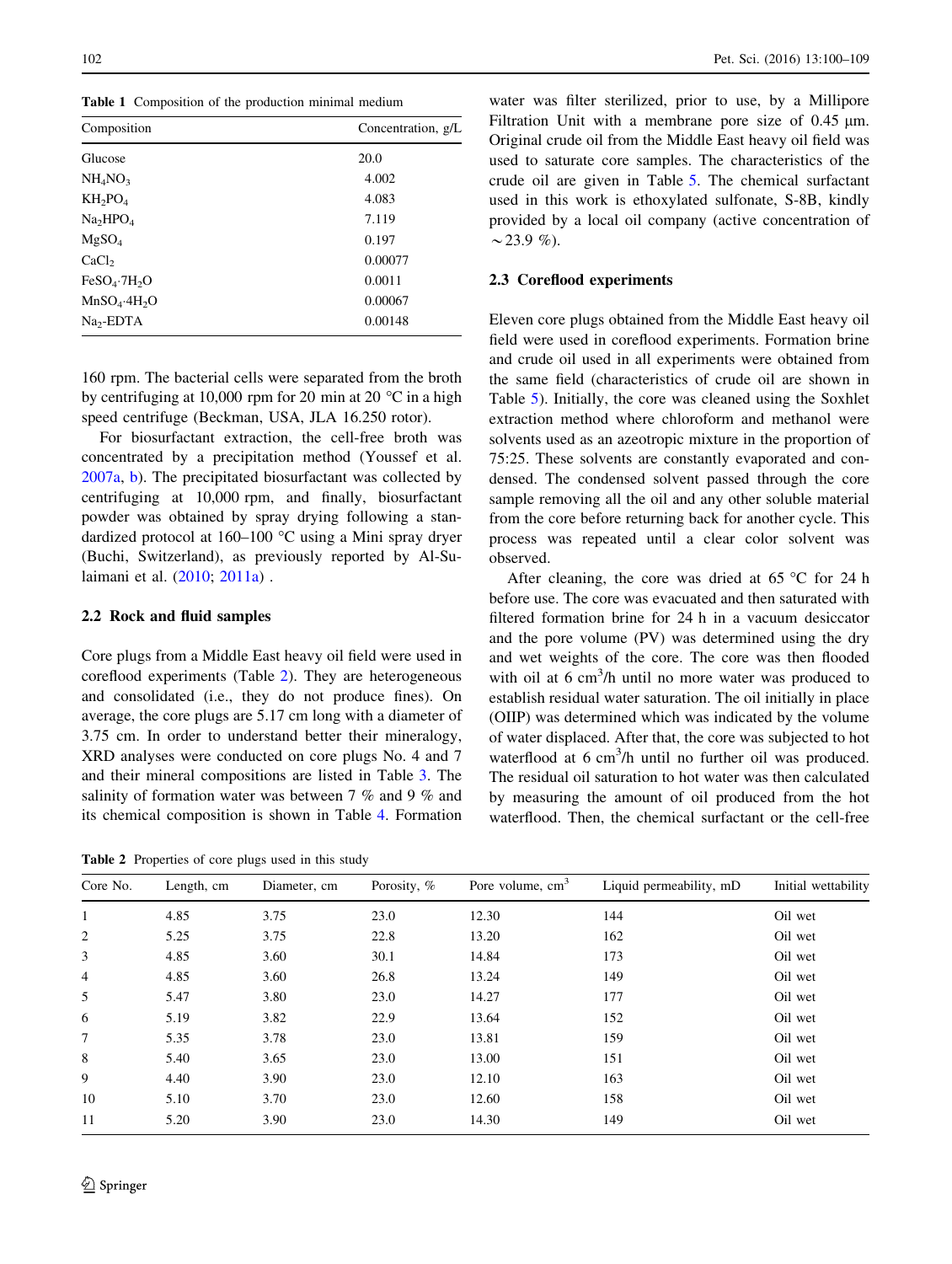<span id="page-3-0"></span>

| <b>Table 3</b> Mineral composition<br>of core plugs determined by<br>X-ray diffraction | Core No. | Ouartz, $\%$ | Albite, $%$ | Orthoclase, $%$ | Calcite, $%$ | Muscovite, $\%$ Clinochlore, $\%$ |  |
|----------------------------------------------------------------------------------------|----------|--------------|-------------|-----------------|--------------|-----------------------------------|--|
|                                                                                        |          | 68.          | 16. I       |                 |              |                                   |  |
|                                                                                        |          | 67.4         | 16.4        |                 |              |                                   |  |

Table 4 Composition of formation water

| Component   | Concentration, kg/m <sup>3</sup> |
|-------------|----------------------------------|
| Sodium      | 25.08                            |
| Calcium     | 3.76                             |
| Magnesium   | 0.878                            |
| Iron        | 0.045                            |
| Chloride    | 47.72                            |
| Sulfate     | 0.247                            |
| Carbonate   | 0                                |
| Bicarbonate | 0.079                            |

Table 5 Middle East heavy oil characteristics

| <b>Characteristics</b>             | Values |  |
|------------------------------------|--------|--|
| Density at 15 $\degree$ C, kg/L    | 0.98   |  |
| Specific gravity $\omega$ 60/60 °F | 0.98   |  |
| API gravity $@$ 60 °F, °API        | 13.5   |  |
| Pour point, <sup>o</sup> F         | 62     |  |
| Flash point, <sup>o</sup> F        | > 240  |  |
| Kinematic viscosity @ 140 °F, cST  | 2500   |  |
| Total salts, ppm                   | 80,000 |  |

supernatant (biosurfactant broth) was injected as a tertiary recovery stage and extra oil recovery was determined. In another set of experiments, the biosurfactant and chemical surfactant mixture solutions were injected at different ratios of 25:75, 50:50, and 75:25 of biosurfactant to chemical surfactant, respectively, all at a final concentration of 0.25 % (w/v). The effluent was collected at regular time intervals in 12- or 20-mL containers and the volumes of effluent were measured.

All corefloods were conducted at 90  $\degree$ C to mimic the average reservoir temperature of the field of interest. Flow experiments were performed at the coreflood rig housed at Sultan Qaboos University (Fig. 1). The coreflood rig is composed of following components:

- 1) High-pressure Quizix pumps (up to 10,000 psi working pressure). These pumps are housed inside the oven. They can be used for permeability measurements.
- 2) A specially designed core holder is placed inside the oven to carry out tests at the reservoir temperature. Working pressure of the core holder is 10,000 psi and it can sustain up to  $250$  °C.



Fig. 1 Core flow set up at the Sultan Qaboos University

- 3) Also housed inside the oven are Hastelloy tubing coils for the temperature equilibrium while injecting fluids. The coil can hold up to 600 mL of fluid. All the fittings inside the oven are acid-resistant Hastelloy fittings.
- 4) Two twin Isco pumps which have a working pressure of 7500 psi and a flow rate ranging from 0.001 to 50 mL/min. The pumps are calibrated beforehand and found to be producing the expected rate to within  $0.1 \%$ .
- 5) Two high-pressure accumulators.
- 6) Back pressure regulator.
- 7) Data-logging system.

Apart from the above-mentioned major parts, the system is equipped with high precision pressure and differential pressure transducers. Besides, there is a high-pressure nitrogen gas compressor (4500 psi) used to pressurize the system to the reservoir condition.

## 3 Results and discussion

Worldwide petroleum companies are struggling to develop new economical technologies to recover heavy oil from maturing on-shore and off-shore oil fields. Among different technologies currently used, miscible gas like  $CO<sub>2</sub>$  injection, steam injection, and use of chemical surfactants are quite successful. There are certain issues related to availability and cost-effectiveness for gas injection or steam injection; thus, chemical surfactants are preferred for EOR operations. Usage of chemical surfactants also has its pros and cons: it is effective in enhancing the oil recovery but is not so environmentally friendly and comparatively costly. Biosurfactants can be an environmentally friendly and an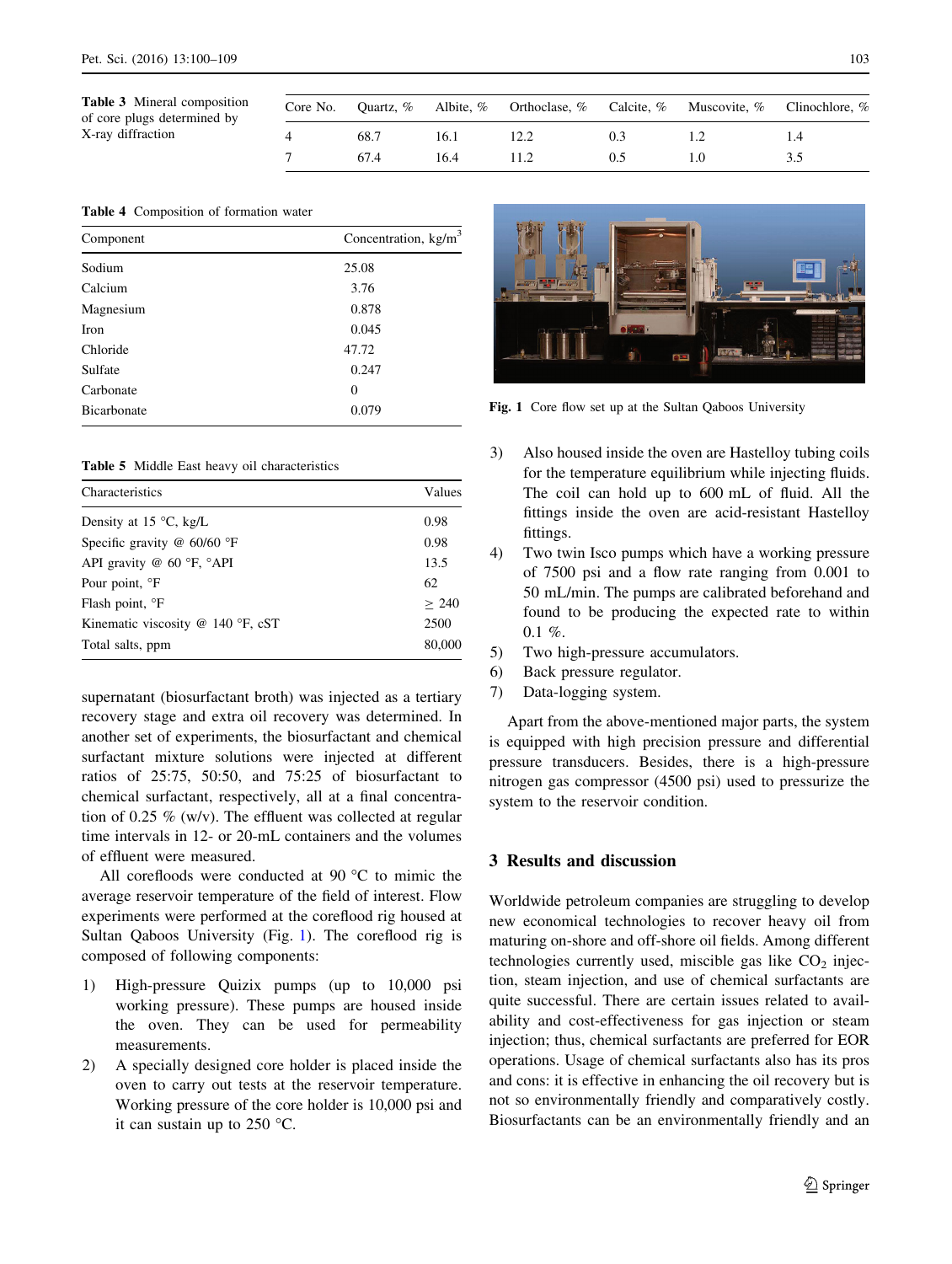<span id="page-4-0"></span>equally effective alternative to its chemical counterpart. We used chemical surfactant and biosurfactant individually or as a mixture, for their potential in enhancing heavy oil recovery from core plugs taken from the Middle East heavy oil field.

## 3.1 Core, fluids, chemical surfactant, and biosurfactant properties

Core plugs used contained mainly quartz (38  $% - 67 \%$ ), and remainder was other components (Table [3\)](#page-3-0). The oil used was very heavy crude with  $13.5^{\circ}$  API and  $2500$  cST viscosity. The chemical surfactant was ethoxylated sulfonate and the biosurfactant was a lipopeptide, produced in our laboratory. The chemical surfactant (CS) and biosurfactant (BS) reduced brine/oil IFT values to 3.24 and 3.97 mN/m, respectively, from 36 mN/m. When CS and BS were mixed at different proportions, the brine/oil IFT values were reduced to 3.2 mN/m (CS:BS; 75:25), 3.11 mN/m (CS:BS; 50:50), and 4 mN/m (CS:BS; 25:75), respectively. Thus, we observed a slight reduction in IFT with a 50:50  $CS + BS$  mixture, compared to individual surfactants. The biosurfactant used in this study also showed the ability to change the wettability of sandstone rock surfaces, thus altering it from oil-wet to water-wet (Al-Sulaimani et al. [2012](#page-8-0)).

## 3.2 Coreflood experiments using chemical surfactant and biosurfactant

Coreflood experiments were carried out to recover heavy oil, as initially flooded by hot water (as the secondary mode) followed by either chemical surfactant or biosurfactant individually and as a mixture (the tertiary mode). Tables 6, [7](#page-5-0) and [8](#page-5-0) summarize the initial water and oil saturations, residual oil saturations after the injection of hot water, chemical surfactant, biosurfactant, and mixtures of both surfactants, where it can be observed that the biosurfactant injection recovered more oil compared to chemical surfactant only injection (Tables 6 and [7\)](#page-5-0), which was around 1.4  $\% - 18.5\%$  over the residual oil saturation  $(S_{\text{or}})$ , whereas the mixture of the biosurfactant and the chemical surfactant at different ratios gave the highest recovery of 27 %  $-$  34 % over S<sub>or</sub> (Table [8](#page-5-0)).

Enhancement of oil recovery from Berea sandstone cores treated with cell-free metabolites from a surfactantproducing strain, Bacillus sp. JF-2, was reported by Thomas et al. [\(1993](#page-8-0)). Joshi et al. ([2015\)](#page-8-0) reported additional 37.1 % of heavy oil from Berea sandstone cores at 80  $^{\circ}$ C was achieved using a lipopeptide-type of biosurfactant. Previous studies reported that biosurfactants could potentially be used in conjunction with synthetic surfactants to provide more cost-effective enhanced oil recovery and subsurface remediation (Youssef et al. [2007a](#page-9-0), [b\)](#page-9-0). They reported that the activity of biosurfactants depends on their structural components where the 3-hydroxy fatty acid composition of lipopeptides is very important for the biosurfactant activity. Youssef et al. [\(2007a,](#page-9-0) [b](#page-9-0)) manipulated the biosurfactant activity by changing the fatty acid composition, knowing the relationship to hydrophobicity/hydrophilicity, of the mixtures with different biosurfactants and synthetic surfactants and achieved an ultra-low IFT. So, it was hypothesized that the activity of the biosurfactant used in this study was enhanced when mixed with the chemical surfactant. Probably due to chemical interactions between the surface charges of the two surfactants and the synergetic effect, the enhancement in oil recovery was greater when the two surfactants were used as a mixture, rather than alone. Lu et al. [\(2014c\)](#page-8-0) reported that for oils with a high alkane carbon number, surfactants with very large hydrophobes are needed to obtain ultra-low IFT and to reduce the residual oil saturation to nearly zero. They reported new classes of large-hydrophobe surfactants developed for chemical EOR, where both the sulfates and carboxylates were tailored to specific reservoir conditions and oils by adjusting the number of ethylene oxide (EO) or propylene oxide (PO) groups in the surfactant.

Figures [2,](#page-5-0) [3](#page-5-0) and [4](#page-6-0) show cumulative oil recoveries of the chemical surfactant flooding, biosurfactant flooding, and mixtures of both following hot water injection. Figure [5](#page-6-0) shows the best of the 3 flooding types following hot water injection. All the experiments were carried out at 0.25 % (w/v) concentration of chemical surfactant or biosurfactant. The results revealed that 1.4  $% -11$  % of residual oil was produced by the pure chemical surfactant injection (Fig. [2](#page-5-0)),

Table 6 Residual oil saturations and % of heavy oil recovery enhancement following hot water injection and chemical surfactant injection

| Core<br>No. | Initial water<br>saturation, % | Initial oil<br>saturation, % | water injection, % | Residual oil saturation after hot Residual oil saturation after chemical<br>surfactant injection, % | % of heavy oil recovery<br>enhancement |
|-------------|--------------------------------|------------------------------|--------------------|-----------------------------------------------------------------------------------------------------|----------------------------------------|
|             | 11.0                           | 89.0                         | 91.5               | 89.0                                                                                                | 2.5                                    |
| 3           | 10.5                           | 89.5                         | 83.0               | 75.0                                                                                                | 8.0                                    |
|             | 12.0                           | 88.0                         | 95.8               | 94.4                                                                                                | 1.4                                    |
|             | 10.0                           | 90.0                         | 57.0               | 46.0                                                                                                | 11.0                                   |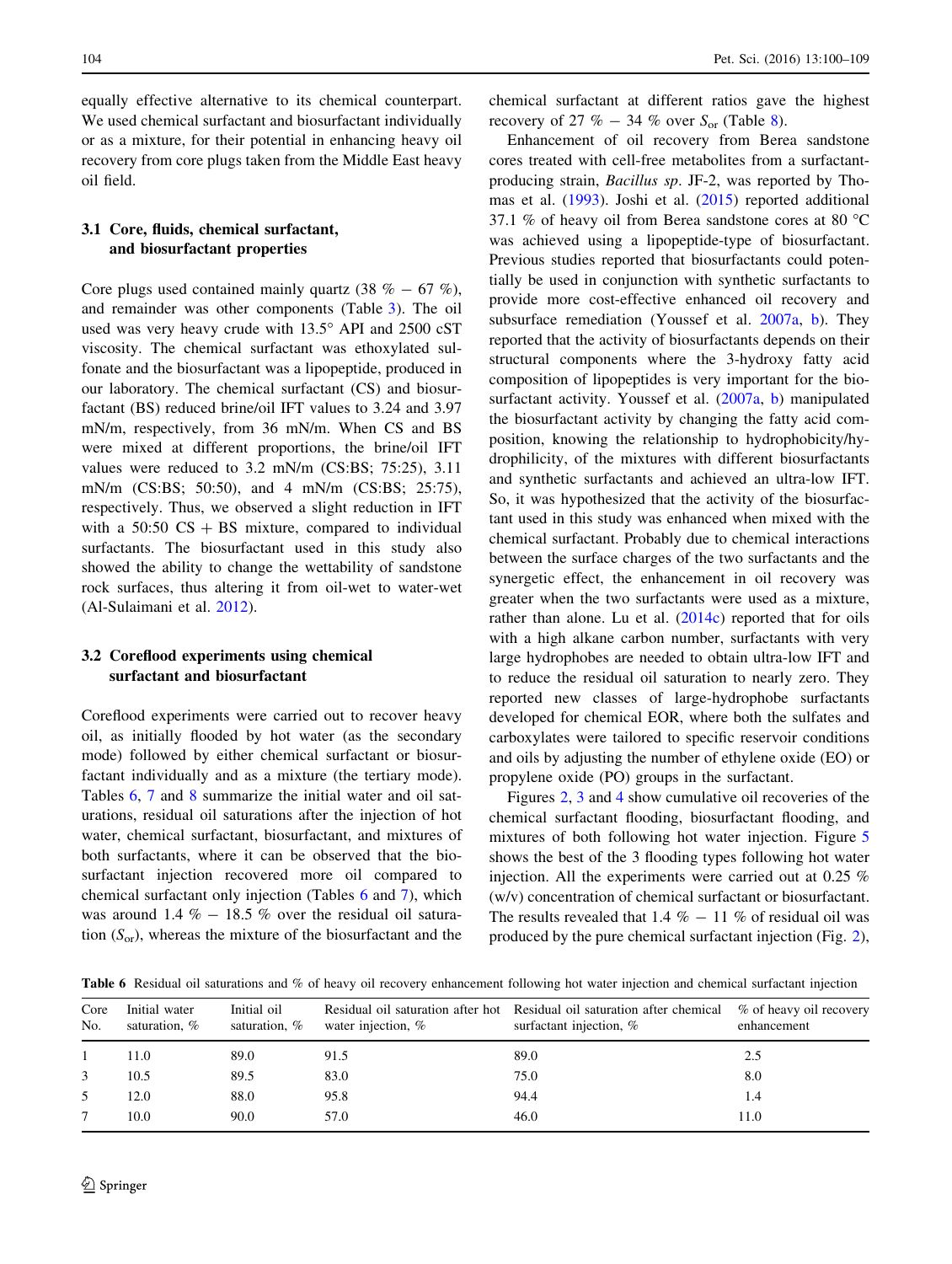<span id="page-5-0"></span>

|  |  |  |  | Table 7 Residual oil saturations and % of heavy oil recovery enhancement following hot water injection and biosurfactant injection |
|--|--|--|--|------------------------------------------------------------------------------------------------------------------------------------|
|  |  |  |  |                                                                                                                                    |

| Core<br>No.    | Initial water<br>saturation, % | Initial oil<br>saturation, % | Residual oil saturation after hot<br>water injection, % | Residual oil saturation after<br>biosurfactant injection, % | % of heavy oil recovery<br>enhancement |
|----------------|--------------------------------|------------------------------|---------------------------------------------------------|-------------------------------------------------------------|----------------------------------------|
| 2              | 13.0                           | 87.0                         | 83.7                                                    | 76.9                                                        | 6.8                                    |
| $\overline{4}$ | 12.5                           | 87.5                         | 76.0                                                    | 67.0                                                        | 9.0                                    |
| 6              | 10.0                           | 90.0                         | 52.0                                                    | 33.5                                                        | 18.5                                   |
| 8              | 11.0                           | 89.0                         | 62.0                                                    | 51.0                                                        | 11.0                                   |

Table 8 Residual oil saturations and % of heavy oil recovery enhancement following hot water injection and chemical/biosurfactant mixture injection

| Core<br>No. | Initial water<br>saturation,<br>$\%$ | Initial oil<br>saturation,<br>$\%$ | Residual oil saturation<br>after hot water<br>injection, $%$ | Residual oil saturation after chemical<br>surfactant/biosurfactant mixture<br>injection, $%$ | Biosurfactant to<br>chemical<br>surfactant ratio | % of heavy oil<br>recovery<br>enhancement |
|-------------|--------------------------------------|------------------------------------|--------------------------------------------------------------|----------------------------------------------------------------------------------------------|--------------------------------------------------|-------------------------------------------|
| 9           | 13.0                                 | 87.0                               | 67.0                                                         | 36.0                                                                                         | 75:25                                            | 31                                        |
| 10          | 12.5                                 | 87.5                               | 50.0                                                         | 16.0                                                                                         | 50:50                                            | 34                                        |
| 11          | 10.0                                 | 90.0                               | 71.0                                                         | 44.0                                                                                         | 25:75                                            | 27                                        |



70 Bio surf\_Core #4 Bio surf\_Core #8 60 Bio surf\_Core #2 ಸಿ Cumulative oil recovery, % Bio surf\_Core #6 Cumulative oil recovery. 50 40 30 20 10 0 0.0 0.5 1.0 1.5 2.0 2.5 3.0 Pore volume injected, PV

Fig. 2 Cumulative oil recovery via hot water injection (injection was continued until no more oil was recovered) followed by injecting chemical surfactant

while the production increased to  $6.8\% - 18.5\%$  of residual oil when the biosurfactant was injected (Fig. 3). However, it was interesting to note that the performance was improved when mixing the biosurfactant with the chemical surfactant at all ratios tested compared to injecting pure solutions. Recovery up to 34 % of residual oil was produced when mixing both surfactants in a ratio of 50:50, while the mixture of 75 % biosurfactant and 25 % chemical surfactant yielded an increased production of 31 %. The least production by the mixed surfactants was in a ratio of 25:75 of the biosurfactant to the chemical surfactant where the recovery was estimated to be 27 % (Fig. [4](#page-6-0)). However, it is still higher than the production obtained by injecting the biosurfactant or chemical surfactant solutions alone (Tables [6,](#page-4-0) 7 and 8). Nguyen et al.

Fig. 3 Cumulative oil recovery via hot water injection (injection was continued until no more oil was recovered) followed by injecting biosurfactant

[\(2008](#page-8-0)) investigated the efficiency of a mixture of rhamnolipid biosurfactant and synthetic surfactant for improving the interfacial activity of the surfactant system against several light non-aqueous-phase liquids (LNAPLs). They reported that the rhamnolipid biosurfactant was quite hydrophilic relative to the hydrocarbons tested and that mixing it with more hydrophobic synthetic surfactants enhanced the interfacial activity of the rhamnolipid against those hydrocarbons. Torres et al. [\(2011](#page-9-0)) reported the performance of three biosurfactants (of bacterial and vegetal origin) in comparison to different synthetic surfactants (cationic, anionic, non-ionic, and zwitterionic) for potential use in EOR applications. They also reported that biosurfactants have potential for EOR and analyzing the surface properties (ST and IFT) of pure surfactants and mixtures,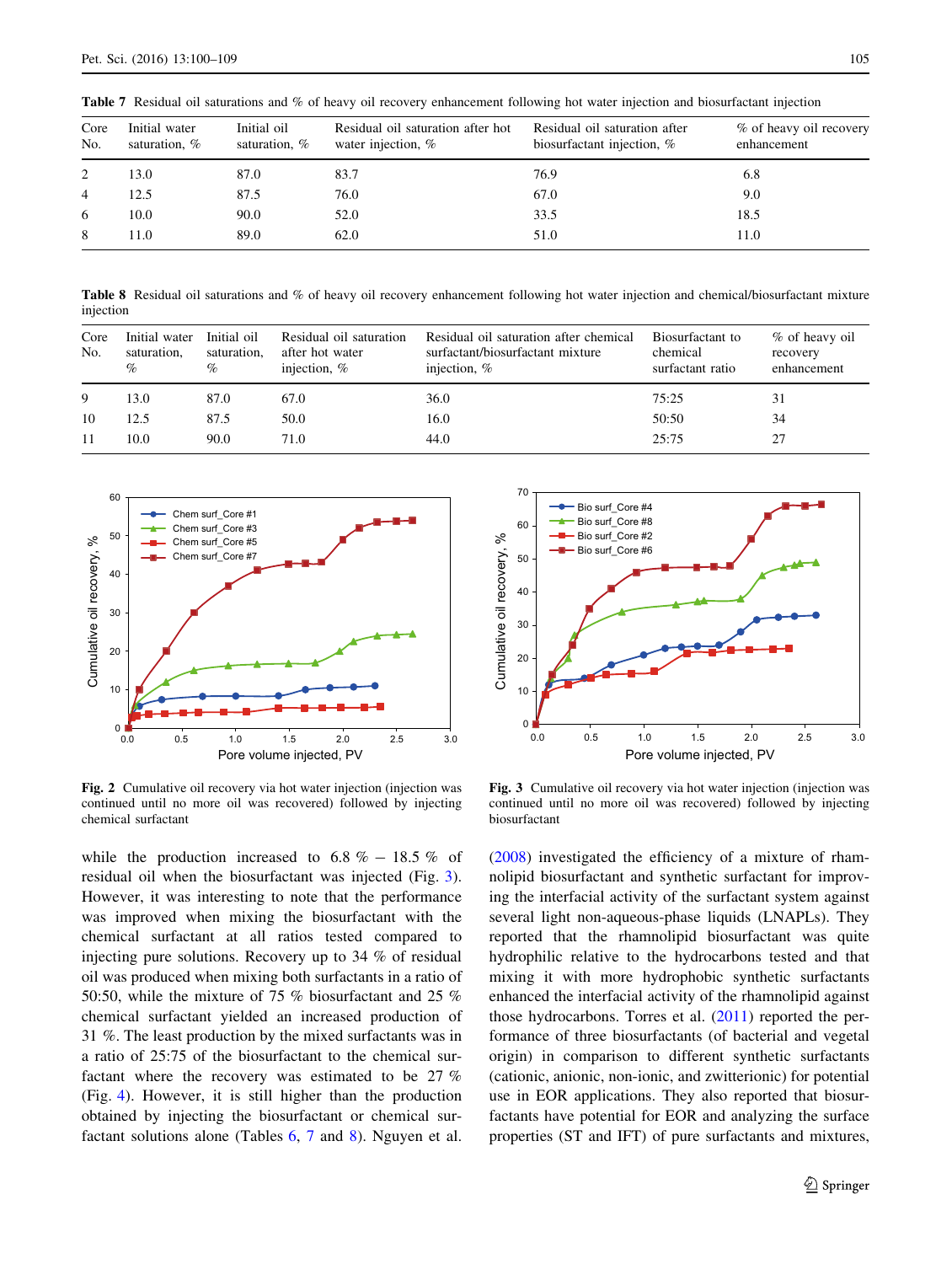<span id="page-6-0"></span>

Fig. 4 Cumulative oil recovery via hot water injection (injection was continued until no more oil was recovered) followed by injecting mixtures of chemical surfactant and biosurfactant. Cores # 9, 10, and 11 were used in these tests



Fig. 5 Comparison of maximum cumulative oil recovery via hot water injection (injection was continued until no more oil was recovered) followed by chemical surfactant, biosurfactant, or mixtures of both. Cores # 6, 7, and 10 were used in these tests

together with other tests will give important information regarding the behavior of surfactants under oil-wet conditions. These assessments will lead to the selection of the right surfactant(s) and mixtures for different oil field applications.

Youssef et al. [\(2007a,](#page-9-0) [b\)](#page-9-0) reported that biosurfactant and synthetic surfactant mixtures could be formulated to provide appropriate hydrophobic/hydrophilic conditions necessary to reduce the IFT against NAPLs, and that such mixtures produced synergism that made them more effective than individual surfactants alone. They reported that mixtures of lipopeptide biosurfactants with the hydrophobic synthetic surfactant were able to produce low IFT against hexane and decane as compared to an individual

surfactant alone. When we mixed the biosurfactant and the chemical surfactant in mode a ratio of 50:50, a slight reduction in IFT was observed, as compared to individual surfactants. This might explain part of the increase in residual oil recovery. Other recovery mechanisms are expected by the nature of biosurfactant, such as wettability alteration. Al-Sulaimani et al. [\(2012](#page-8-0)) conducted experiments which proved the ability of the biosurfactant used in this study to change the wettability of sandstone rock surfaces. The influence of biosurfactants on wettability was studied by contact angle measurements, atomic force microscopy (AFM) technique on few-layer graphene (FLG) surfaces, and Amott wettability tests. It was reported that the biosurfactant altered the wettability of sandstone rocks from oil-wet to more water-wet. Thus, it was concluded that the wettability alteration by the biosurfactant is one of the major mechanisms of microbial enhanced oil recovery. The combined effects of the reduction in IFT and wettability alteration using surfactants have also been discussed in the literature (Anderson [1986](#page-8-0); Alveskog et al. [1998](#page-8-0); Austad and Standnes [2003](#page-8-0); Hirasaki and Zhang [2004](#page-8-0); Kowalewski et al. [2006](#page-8-0); Zhang and Austad [2006;](#page-9-0) Lu et al. [2014b](#page-8-0)). Kowalewski et al. [\(2006](#page-8-0)) reported that changes in wetting properties are dependent on the initial wetting conditions where an initially oil-wet system can result in more water-wet conditions and vice versa. Lu et al. [\(2014b](#page-8-0)) reported a surfactant formulation (a novel large-hydrophobe alkoxy carboxylate surfactant and an internal olefin sulphonate co-surfactant) developed for carbonate reservoirs under high salinity and temperature, where it reduced the IFT to ultra-low values and also altered the wettability of the rock toward more favorable water-wet conditions, leading to enhanced oil recovery.

## 3.3 Coreflood experiment using a mixture of chemical and biosurfactant in the secondary or tertiary mode

As revealed from the above results, the maximum reduction in the residual oil saturation was achieved when mixing the chemical surfactant and the biosurfactant in a ratio of 50:50. This surfactant mixture was selected for testing whether starting the injection with the surfactant solution rather than waterflooding is more effective (surfactant injection at the secondary mode). Core plug No. 10 was used in this test. Figure [6](#page-7-0) presents a comparison between the secondary (direct chemical surfactant/biosurfactant mixture, without hot water flooding) and tertiary modes (hot water followed by the chemical surfactant/ biosurfactant mixture) of surfactant injection. Results show that compared to the tertiary mode, the secondary mode resulted in higher breakthrough recovery by 7 % (Fig. [6](#page-7-0)). However, the ultimate oil recovery in the secondary mode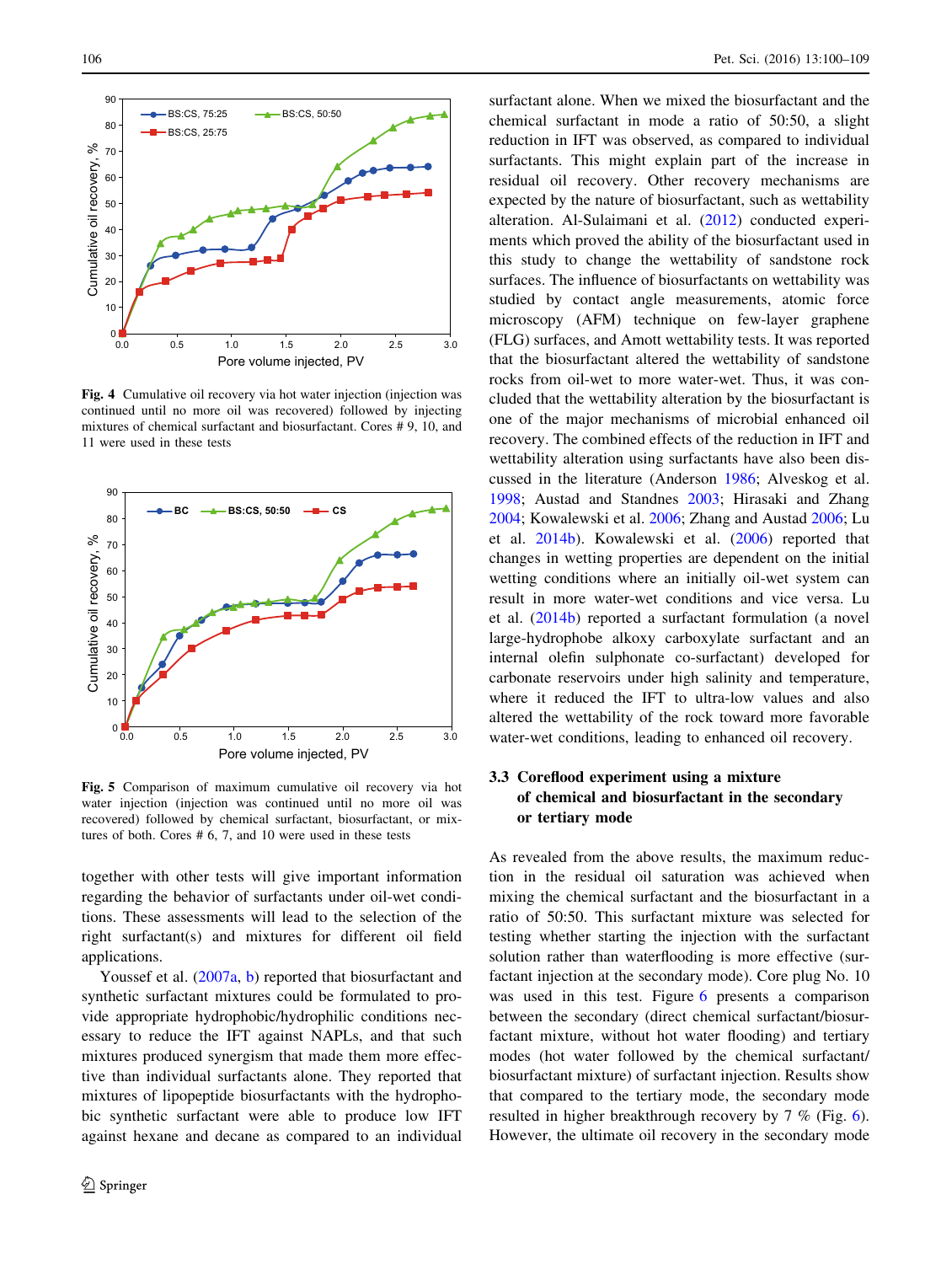<span id="page-7-0"></span>

Fig. 6 Comparison of cumulative oil recovery obtained by injecting the 50:50 of biosurfactant to chemical surfactant mixture in the secondary and tertiartry recovery modes. Core # 10 was used in these tests

is 9 % less than that in the tertiary mode. This may be due to the fact that in the secondary mode, the surfactant should improve the macroscopic sweep efficiency besides the microscopic sweep efficiency, whereas in the tertiary mode, the microscopic sweep efficiency is what matters mainly. In other words, the surfactant mixture injected in the secondary mode improved (a) the volumetric sweep of the injection fluid, (b) the displacement efficiency of the injection fluid in the rock volume that is swept, and (c) the capture of the displaced oil at the core sample outlet, whereas in the tertiary mode when the surfactant mixture was injected after hot water injection, it was mainly utilized for improving the displacement efficiency of the injection fluid in the rock volume that is swept. Because of viscous fingering and incomplete areal sweepout (caused by rock pore structure, e.g., dead-end pores filled with oil), the volumetric sweepout of the reservoir volume is always much less than 100 %. Additionally, not all the oil displaced from the swept areas is captured at the core sample outlet. Babadagli et al. ([2002;](#page-8-0) [2005](#page-8-0)) reported that when the surfactant solution is injected as a secondary recovery fluid, the critical issue is the better penetration of the fluid provided by less emulsion, more water wettability, and less adsorption. On the other hand, when the surfactant is injected as a tertiary recovery fluid, the critical issue is the reduced IFT between oil and water and oil and rock rather than a better penetration causing a better sweep. This is in line with our observations.

Thus, it was concluded that it is not effective and not feasible to inject the surfactant mixture directly at the secondary recovery stage. This is valid when viscous forces dominant the flood in the reservoir rock matrix. If the

fractures dominate the flow, the recovery mechanism will change (Babadagli et al. [2005\)](#page-8-0).

#### 4 Conclusions

- (1) Injecting the chemical surfactant and the biosurfactant following hot water injection (the tertiary recovery mode) reduces the heavy oil residual saturation by the maximum of 11  $%$  and 18.5  $%$ , respectively.
- (2) Interestingly, the reduction in residual oil saturation after hot water flood increases to 34 % when the chemical surfactant is mixed with the biosurfactant in a ratio of 50:50. This is attributed to the synergetic effect between the two surfactants.
- (3) Compared to the tertiary mode, the secondary mode resulted in higher breakthrough recovery but lower ultimate oil recovery. This is maybe due to the fact that in the secondary mode, the surfactant should improve the macroscopic sweep efficiency (volumetric sweep of the injection fluid and capture of the displaced oil at the core sample outlet) rather than the microscopic sweep efficiency (displacement efficiency of the injection fluid in the rock volume that is swept), whereas in the tertiary mode, the microscopic sweep efficiency is what matters mainly.
- (4) If viscous forces dominant the flood in the reservoir rock matrix like the cases investigated in this study, it is not rewarding to inject the chemical surfactant/ biosurfactant mixture as the secondary recovery stage.

In retrospect, the results presented in this work demonstrate the high potential of injecting a mixture of biosurfactant and chemical surfactant following hot water injection to reduce heavy oil residual saturation. For field scale applications, however, it is imperative to conduct a study to determine the range of conditions at which the proposed technology can be successfully applied.

Acknowledgments Authors acknowledge His Majesty Research Fund (SR/SCI/BIOL/08/01), Sultan Qaboos University, Oman and the Petroleum Development of Oman (CR/SCI/BIOL/07/02) for the research grants. The authors would like also to gratefully thank Mr. Nayyer Afzal, Mr. Adel Al-Rubkhi, and Mr. Ike Sirono for their technical assistance with coreflood experiments.

Open Access This article is distributed under the terms of the Creative Commons Attribution 4.0 International License ([http://crea](http://creativecommons.org/licenses/by/4.0/) [tivecommons.org/licenses/by/4.0/\)](http://creativecommons.org/licenses/by/4.0/), which permits unrestricted use, distribution, and reproduction in any medium, provided you give appropriate credit to the original author(s) and the source, provide a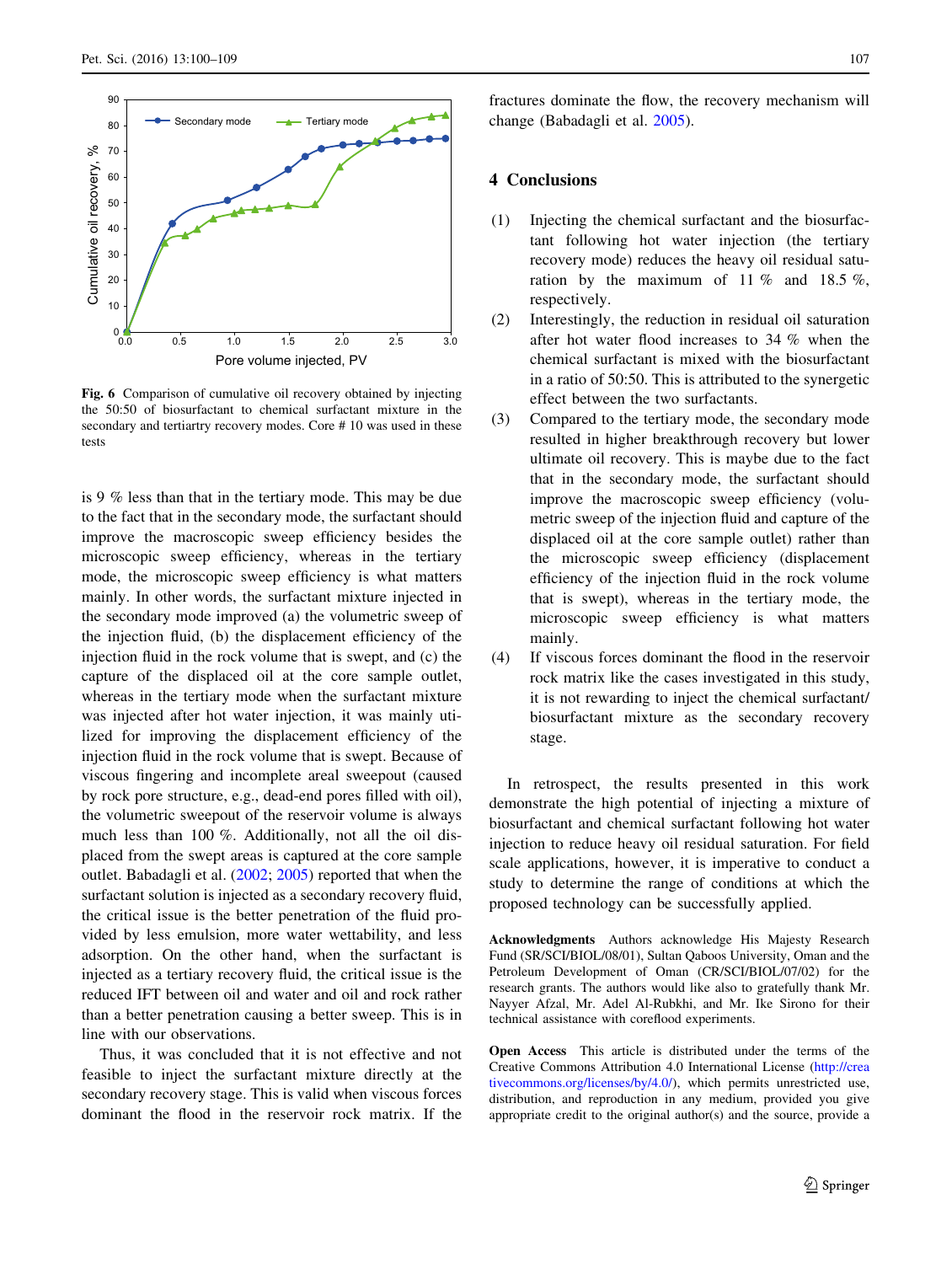<span id="page-8-0"></span>link to the Creative Commons license, and indicate if changes were made.

#### References

- Al-Bahry S, Elshafie A, Al-Wahaibi Y, et al. Microbial consortia in Oman oil fields: a possible use in enhanced oil recovery. J Microbiol Biotechnol. 2013a;23(1):106–17. doi:[10.4014/jmb.](http://dx.doi.org/10.4014/jmb.1204.04021) [1204.04021](http://dx.doi.org/10.4014/jmb.1204.04021).
- Al-Bahry SN, Al-Wahaibi Y, Elshafie A, et al. Biosurfactant production by Bacillus subtilis B20 using date molasses and its application in enhanced oil recovery. Int Biodeterior Biodegrad. 2013b;81:141–6. doi:[10.1016/j.ibiod.2012.01.006](http://dx.doi.org/10.1016/j.ibiod.2012.01.006).
- Al-Sulaimani H, Al-Wahaibi Y, Al-Bahry S, et al. Experimental investigation of biosurfactants produced by Bacillus species and their potential for MEOR in Omani Oil Field. In: Oil and gas West Asia, 11–13 April, Muscat; 2010. doi:[10.2118/129228-MS](http://dx.doi.org/10.2118/129228-MS).
- Al-Sulaimani H, Al-Wahaibi Y, Al-Bahry S, et al. Optimization and partial characterization of biosurfactant produced by Bacillus species and their potential for ex-situ enhanced oil recovery. SPE J. 2011a;16(3):672–82. doi:[10.2118/129228-PA.](http://dx.doi.org/10.2118/129228-PA)
- Al-Sulaimani H, Joshi S, Al-Wahaibi Y, et al. Microbial biotechnology for enhancing oil recovery: current developments and future prospects. Invited Rev Biotechnol Bioinform Bioeng J. 2011b;1(2):147–58.
- Al-Sulaimani H, Al-Wahaibi Y, Al-Bahry SN, et al. Residual oil recovery through injection of biosurfactant, chemical surfactant and mixtures of both under reservoir condition: induced wettability and interfacial tension effects. SPE Reserv Eval Eng. 2012;15(2):210–7. doi[:10.2118/158022-PA.](http://dx.doi.org/10.2118/158022-PA)
- Alveskog PL, Holt T, Torsaeter O. The effect of surfactant concentration on the Amott wettability index and residual oil saturation. J Pet Sci Eng. 1998;20:247–52. doi:[10.1016/S0920-](http://dx.doi.org/10.1016/S0920-4105(98)00027-8) [4105\(98\)00027-8](http://dx.doi.org/10.1016/S0920-4105(98)00027-8).
- Anderson WG. Wettability literature survey- part 2: wettability measurements. J Pet Technol. 1986;281:1246–62. doi[:10.2118/](http://dx.doi.org/10.2118/13933-PA) [13933-PA.](http://dx.doi.org/10.2118/13933-PA)
- Aoudia M, Al-Shibli M, Al-Kasimi L, et al. Novel surfactants for ultralow interfacial tension in a wide range of surfactant concentration and temperature. J Surfactants Deterg. 2006;9(3):287–93. doi[:10.1007/s11743-006-5009-9](http://dx.doi.org/10.1007/s11743-006-5009-9).
- Austad T, Standnes DC. Spontaneous imbibitions of water into oilwet carbonates. J Pet Sci Eng. 2003;39:363–7. doi[:10.1016/](http://dx.doi.org/10.1016/S0920-4105(03)00075-5) [S0920-4105\(03\)00075-5.](http://dx.doi.org/10.1016/S0920-4105(03)00075-5)
- Babadagli T. Dynamics of capillary imbibition when surfactant, polymer and hot water are used as aqeous phase for oil recovery. J Colloids Interface Sci. 2002;246(1):203–13. doi[:10.1006/jcis.](http://dx.doi.org/10.1006/jcis.2001.8015) [2001.8015](http://dx.doi.org/10.1006/jcis.2001.8015).
- Babadagli T, Al-Bemani A, Boukadi F, Al-Maamari R. A laboratory feasibility study of dilute surfactant injection for the Yibal field, Oman. J Pet Sci Eng. 2005;48(1):37–52. doi:[10.1016/j.petrol.](http://dx.doi.org/10.1016/j.petrol.2005.04.005) [2005.04.005](http://dx.doi.org/10.1016/j.petrol.2005.04.005).
- Curbelo FD, Santanna VC, Neto EL, et al. Adsorption of nonionic surfactants in sandstones. Colloids Surf A. 2007;293:1–4. doi:[10.](http://dx.doi.org/10.1016/j.colsurfa.2006.06.038) [1016/j.colsurfa.2006.06.038.](http://dx.doi.org/10.1016/j.colsurfa.2006.06.038)
- Daoshan L, Shouliang L, Yi L, Demin W. The effect of biosurfactant on the interfacial tension and adsorption loss of surfactant in ASP flooding. Colloids Surf A. 2004;244:53–60. doi:[10.1016/j.](http://dx.doi.org/10.1016/j.colsurfa.2004.06.017) [colsurfa.2004.06.017.](http://dx.doi.org/10.1016/j.colsurfa.2004.06.017)
- Gautam KK, Tyagi VK. Microbial surfactants: a review. J Oleo Sci. 2005;55(4):155–66. doi:[10.5650/jos.55.155.](http://dx.doi.org/10.5650/jos.55.155)
- Ghojavand H, Vahabzadeh F, Roayaei E, Shahrakai A. Production and properties of a biosurfactant obtained from a member of the

Bacillus subtilis group (PTCC 1696). J Colloid Interface Sci. 2008;324:172–6. doi:[10.1016/j.jcis.2008.05.001.](http://dx.doi.org/10.1016/j.jcis.2008.05.001)

- Hazra C, Kundu D, Ghosh P, et al. Screening and identification of Pseudomonas aeruginosa AB4 for improved production, characterization and application of a glycolipid biosurfactant using low-cost agro-based raw materials. J Chem Technol Biotechnol. 2011;86:185–98. doi:[10.1002/jctb.2480.](http://dx.doi.org/10.1002/jctb.2480)
- Hirasaki G, Zhang DL. Surface chemistry of oil recovery from fractured, oil-wet, carbonate formation. SPE J. 2004;9(2):151–62. doi:[10.2118/80988-MS.](http://dx.doi.org/10.2118/80988-MS)
- Iglauer S, Wu Y, Shuler P, et al. New surfactant classes for enhanced oil recovery and their tertiary oil recovery potential. J Pet Sci Eng. 2010;71:23–9. doi[:10.1016/j.petrol.2009.12.009.](http://dx.doi.org/10.1016/j.petrol.2009.12.009)
- Joshi S, Bharucha C, Jha S, et al. Biosurfactant production using molasses and whey under thermophilic conditions. Bioresour Technol. 2008;99(1):195–9. doi:[10.1016/j.biortech.2006.12.](http://dx.doi.org/10.1016/j.biortech.2006.12.010) [010](http://dx.doi.org/10.1016/j.biortech.2006.12.010).
- Joshi SJ, Desai AJ. Bench-scale production of biosurfactants and their potential in ex-situ MEOR application. Soil Sediment Contam. 2013;22(6):701–15. doi:[10.1080/15320383.2013.756450](http://dx.doi.org/10.1080/15320383.2013.756450).
- Joshi SJ, Geetha SJ, Desai AJ. Characterization and application of biosurfactant produced by Bacillus licheniformis R2. Appl Biochem Biotechnol. 2015;177:346–61. doi[:10.1007/s12010-](http://dx.doi.org/10.1007/s12010-015-1746-4) [015-1746-4.](http://dx.doi.org/10.1007/s12010-015-1746-4)
- Kowalewski E, Rueslatten I, Steen KH, et al. Microbial improved oil recovery—bacterial induced wettability and interfacial tension effects on oil production. J Pet Sci Eng. 2006;52:275–86. doi:[10.](http://dx.doi.org/10.1016/j.petrol.2006.03.011) [1016/j.petrol.2006.03.011](http://dx.doi.org/10.1016/j.petrol.2006.03.011).
- Lee S, Kim S, Park I, et al. Isolation and structural analysis of bamylocin A, novel lipopeptide from Bacillus amyloliquefaciens LP03 having antagonistic and crude oil-emulsifying activity. J Arch Microbiol. 2007;188:307–12. doi:[10.1007/s00203-007-](http://dx.doi.org/10.1007/s00203-007-0250-9) [0250-9](http://dx.doi.org/10.1007/s00203-007-0250-9).
- Lu J, Britton C, Solairaj S, et al. Novel large-hydrophobe alkoxy carboxylate surfactants for enhanced oil recovery. SPE J. 2014a;19(6):1024–34. doi:[10.2118/154261-PA.](http://dx.doi.org/10.2118/154261-PA)
- Lu J, Goudarzi A, Chen P, et al. Enhanced oil recovery from hightemperature, high-salinity naturally fractured carbonate reservoirs by surfactant flood. J Pet Sci Eng. 2014b;124:122–31. doi[:10.1016/j.petrol.2014.10.016](http://dx.doi.org/10.1016/j.petrol.2014.10.016).
- Lu J, Liyanage PJ, Solairaj S, et al. New surfactant developments for chemical enhanced oil recovery. J Pet Sci Eng. 2014c;120:94–101. doi:[10.1016/j.petrol.2014.05.021.](http://dx.doi.org/10.1016/j.petrol.2014.05.021)
- Lu J, Weerasooriya UP, Pope GA. Investigation of gravity-stable surfactant floods. Fuel. 2014d;124:76–84. doi[:10.1016/j.fuel.2014.](http://dx.doi.org/10.1016/j.fuel.2014.01.082) [01.082](http://dx.doi.org/10.1016/j.fuel.2014.01.082).
- Makkar RS, Cameotra SS. Biosurfactant production by a thermophilic Bacillus subtilis strain. J Ind Microbiol Biotechnol. 1997;18:37–42. doi:[10.1038/sj.jim.2900349](http://dx.doi.org/10.1038/sj.jim.2900349).
- Nguyen TT, Youssef NH, McInerney MJ, Sabatini DA. Rhamnolipid biosurfactant mixtures for environmental remediation. Water Res. 2008;42:1735–43. doi:[10.1016/j.watres.2007.10.038.](http://dx.doi.org/10.1016/j.watres.2007.10.038)
- Noudeh GD, Housaindokht M, Bazzaz BS. Isolation, characterization and investigation of surface hemolytic activities of a lipopeptide biosurfactant produced by Bacillus subtilis ATCC 6633. J Microbiol. 2005;43(3):272–6.
- Portwood JT. A commercial microbial enhanced oil recovery technology: evaluation of 322 projects. In: SPE production operations symposium, January, Oklahoma; 1995. doi[:10.2118/29518-MS.](http://dx.doi.org/10.2118/29518-MS)
- Sayyouh MH, Al-Blehed MS. Effect of microorganisms on rock wettability. J Adhes Sci Technol. 1995;9:425–31. doi[:10.1163/](http://dx.doi.org/10.1163/156856195X00365) [156856195X00365.](http://dx.doi.org/10.1163/156856195X00365)
- Thomas CP, Bala GA, Duvall ML. Surfactant-based enhanced oil recovery mediated by naturally occurring microorganisms. SPE Reserv Eng. 1993;11:285–91. doi:[10.2118/22844-PA.](http://dx.doi.org/10.2118/22844-PA)